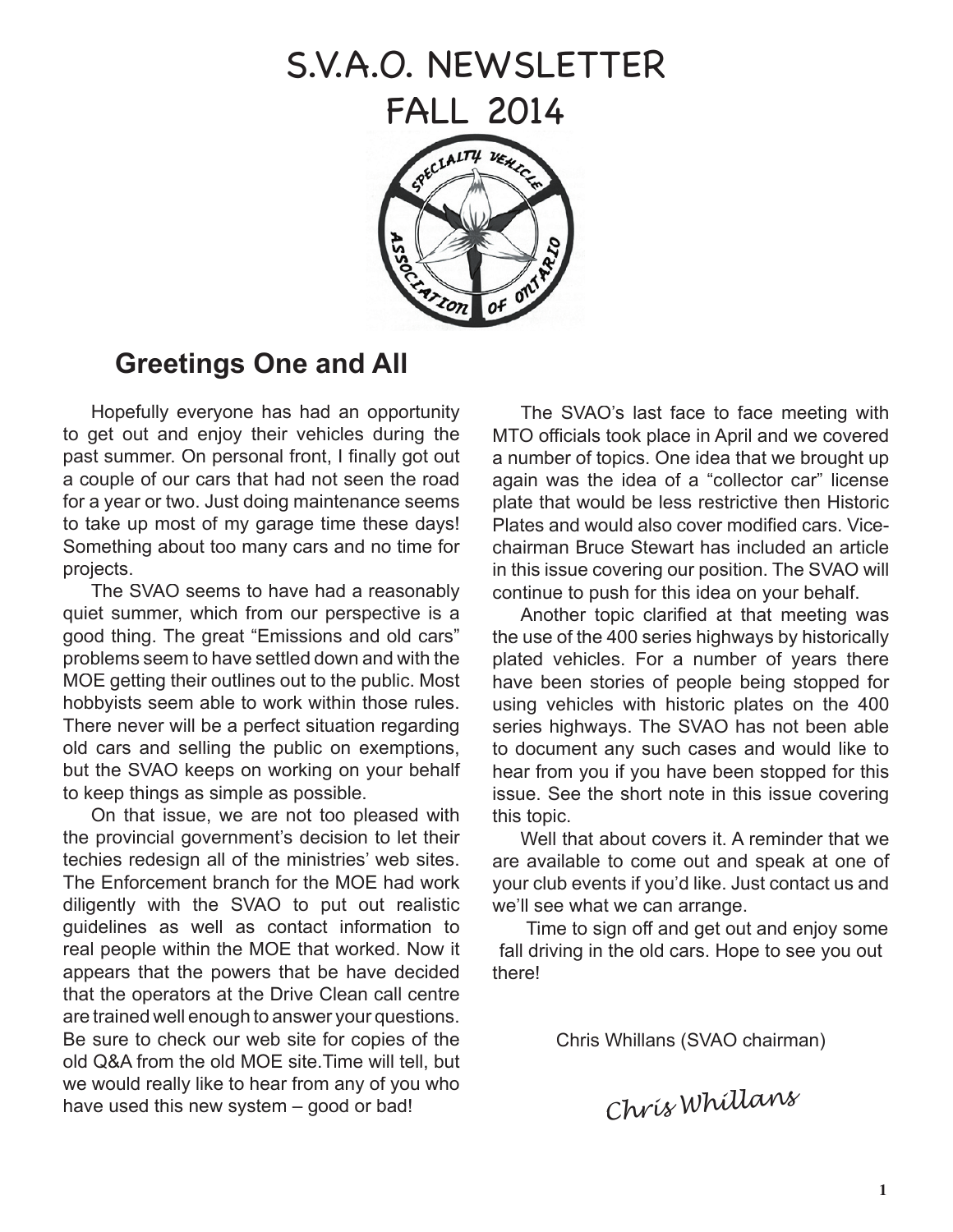# Validation Stickers and

# YOM Plates

The SVAO was recently contacted by a member with an inquiry about how to properly place a yearly validation sticker on a Year of Manufacture Plate. Normally the sticker would go in the upper right corner, just as with regular plates. However in the case of this member's YOM plate, that would cover the embossed year on the plate and defeat the purpose of having his specialty plate.

We contacted the Ministry of Transportation for Ontario and the following is their response.

"A validation sticker must be placed in the top right hand corner of the licence plate in accordance with Regulation 628, Section 9(1), under the Highway Traffic Act (HTA). There is no special exemption for YOM plates. Although the decision to lay a charge would be left to the enforcement officer's discretion, it is in the best interest of the vehicle/plate owner to best attempt compliance with the regulation, since there are no exemptions for alternate validation sticker positions on YOM plates.

 If the sticker cannot be properly affixed to the YOM plate, or if the driver/vehicle owner does not want to cover the embossed lettering, the sticker may be affixed to a mini-plate. Mini plates are pieces of non-porous material, such as metal or porcelain, which can be attached to a YOM plate to allow sticker placement in the correct corner. Although the ministry does not issue mini-plates, Section  $7(1)(c)(ii)$  of the HTA allows this option for YOM plate program participants."

As pointed out in the MTO's response, the enforcement officer's discretion seems to be the main determinant here, so an honest attempt to have a polite conversation if one was stopped on this issue, would appear to be key. The SVAO was not previously aware of these "mini-plates".

One of our directors came up with the novel idea of using a strong earth magnet to attach the validation sticker / mini-plate to the license plate, thus allowing its removal at a show so the YOM plate's year is not covered while on display. This needs the original YOM plate to be of a vintage when they were still made from steel and not aluminum. The other trick of course, is to remember to put the mini-plate / magnet back on before heading out on the road!



Hope to see you soon out there !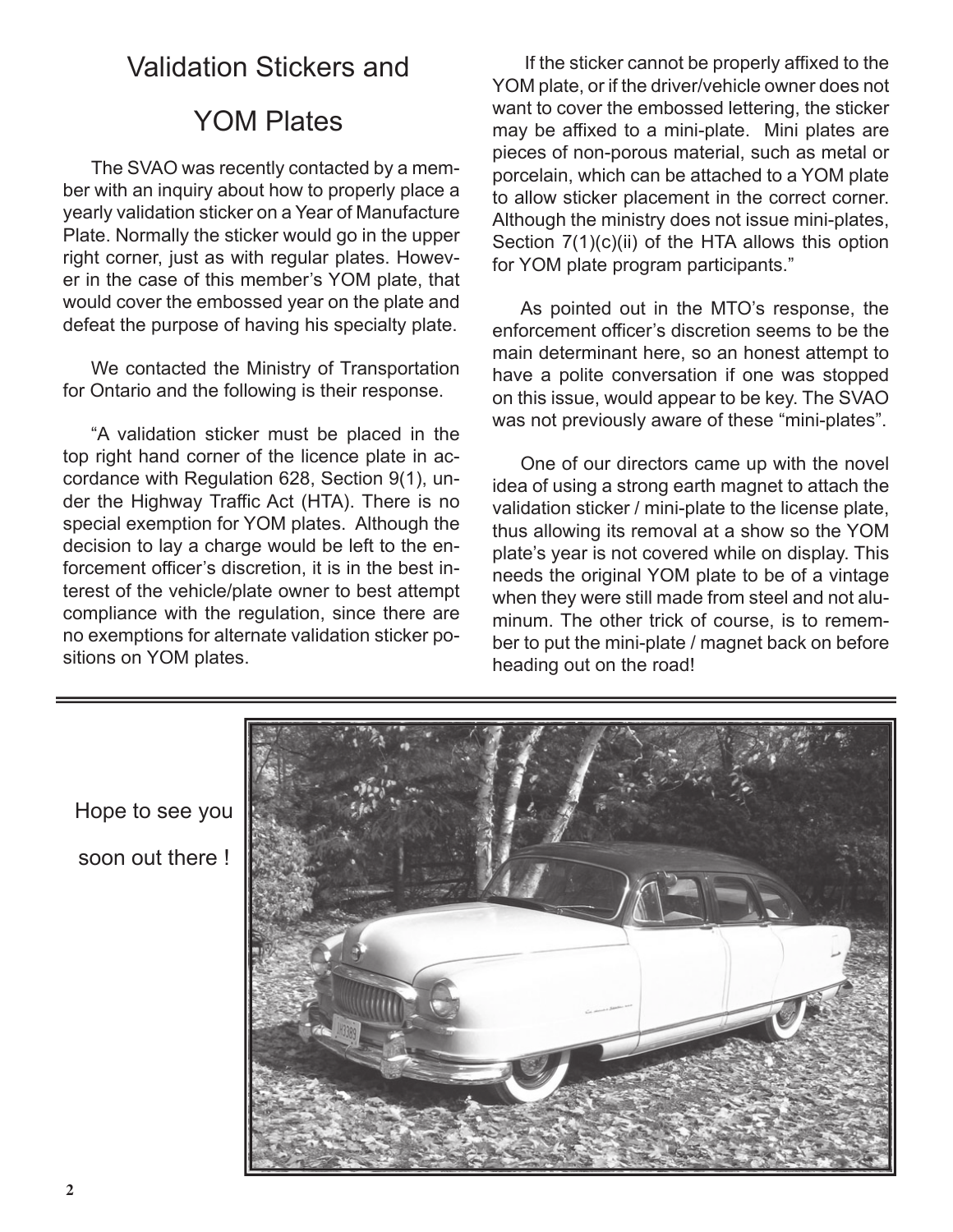# After 20 years, is the SVAO still relevant?

 As one of the founding members of the SVAO, its' hard to believe that we have been at it for more than 20 years. I'm sure that if you told me in 1994 I'd still be here in 2014, I'd either of not believed you and said something rude, or more likely got in my trusty '56 Buick and pointed it towards parts unknown!

This is a question that all of us have asked ourselves from time to time. Are we still needed? Would anyone notice if we just went away and more importantly, would anyone care?

It all started when a group of us car guys from a number of clubs (and, yes it was all guys) started talking about the trend where in the US towards emission testing of cars, and the perception of all "old cars" could be lumped in together, whether it be a Model T, a '41 Buick, a 60's muscle car, or just a 12 year old used car. With more states in the US moving towards emission testing of vehicles, we felt that it was only a matter of time before something similar was enacted here and we needed to take a proactive approach. As most of you also know, it was through the efforts of a number of SVAO board members that we were able to get the initial "rolling 20 year" exception, which unfortunately was changed a number of years later to a less "old car friendly" approach.

One of the difficulties faced by our group, is that the bureaucrats seem to change jobs every couple of years or so. The somewhat sympathetic person you dealt with 6 months ago is gone, and then you have to start all over with someone new. Anyway, many of you folks already know this as we have many members who have been with us since we first formed. Your support over the years has been greatly appreciated.

To the present and where do we go from here? We don't call for dues every year, but there will be a renewal enclosed with this newsletter, and please, whether or not you're a Club, an Individual, or a Business, please send in your renewal. This helps to bolster our credibility when discussing our representation with either the provincial or a municipal government (the NAACC represents car hobbyists interests at a federal level) regardless of the issue at stake.

I believe that there will be a continuing need for our group, but looking forward over the next 20 years, who knows what changes there will be. I never have put much stock in the kind of "futurist" talk about predictions of what will be and what won't be. If someone is right, I think it's more a matter of luck, than anything else.

Change is constant, whether we like it or not. But the one thing I've noticed, is that some things change that you'd never expect too, and other things you think will change a lot, stay much the same. It will be the same with the vintage car hobby, many of us greying folks will have to pass the torch on to others and we all hope that there will be someone else who will love our babies the way we do, but nothing is for sure.

There will be various issues that will continue to come up from time to time which the SVAO is ideally suited to tackle, but who knows what and when. Far easier to keep the SVAO going than to create another one in a few years' time when something big comes up! But we can't do it alone, so please renew, whether or not you represent only yourself, or a car club, or a business.

Finally, please consider helping out at the board level. We do not have regular physical meetings very often, but we communicate through email, which helps since we are rather spread out across the province.

*Keith Corby*

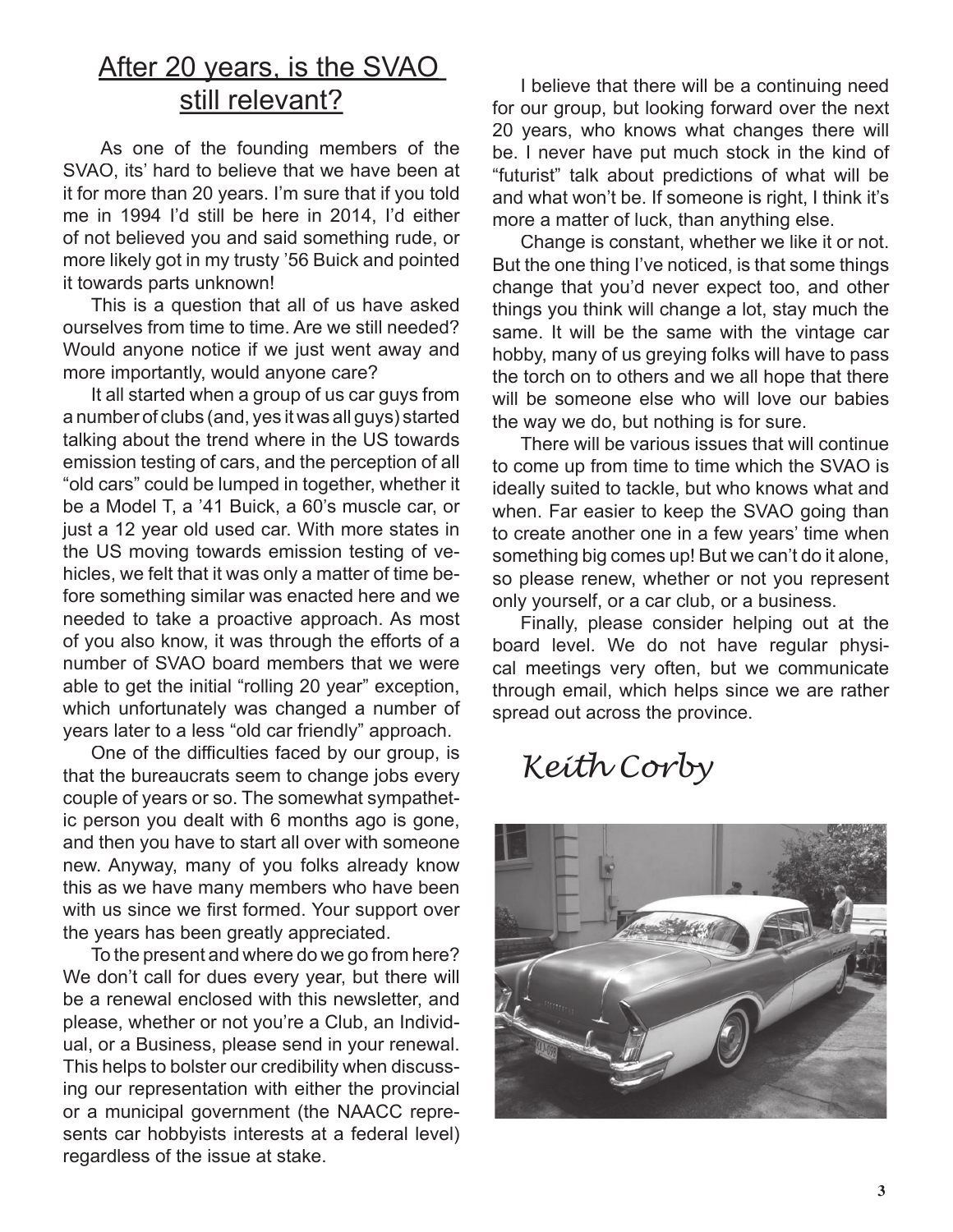# **TO ALL CAR HOBBYISTS Something to think about.**

Submitted by Ted Jeffery—Director of S.V.A.O.

How many of you have your car inspected each year by another pair of qualified eyes to make sure it is safe to be going on tours? I belong to The Antique and Classic Car Club of Canada and it is mandatory by National that our cars have a Touring Inspection each spring before the cruising season begins.

This was decided upon many years ago when rumours were starting to come out of MTO that they were thinking of having our cars inspected for safety as they felt that too many of the car hobbyists were doing all repairs and fixing their cars by themselves. Many of these owners were not qualified mechanics or proper body builders. This is not to say that many of you don't do a great job, because over the years a lot of you have proven that you have done very well.

In my own Region of Brampton, we were able to contact a local independent garage owner and asked him if he would be interested in inspecting our cars each spring before the touring season started. When I proposed this to him I mentioned that this may also help him to obtain some new customers that had never visited his location before. We have been using these people now for about fifteen years and he does it at no charge. When the cars start coming early on Sunday morning and parking out side waiting their turn to be inspected the people going by stop to see what is going on and more interest is also created. There is a Touring Inspection form that we use to do a complete visual check on each car. This of course includes checking tires, lights, brake pedal height, exhaust, listening to the horn and many other visual things as well. This works out very well if you belong to a Club.

If you are an individual who does not belong to a Club then it is suggested that you find another pair of qualified eyes to go over your car just in case you might have missed or overlooked something that is not obvious to you. This is also for your own safety and your family that enjoys riding with you on a beautiful sunny day. You do not want any break downs while you are out enjoying the day when it could have been avoided.

We in the S.V.A.O. are always trying to find ways to keep the politicians' from finding fault or ways to have us take our Antiques — Street Rods — Hot Rods — Modified — Kit Cars — etc. to be inspected by people who might not be familiar with our hobby.

As I mentioned at the start, this is just something for you to think about to keep our hobby in our control. Thanks.

*Ted.*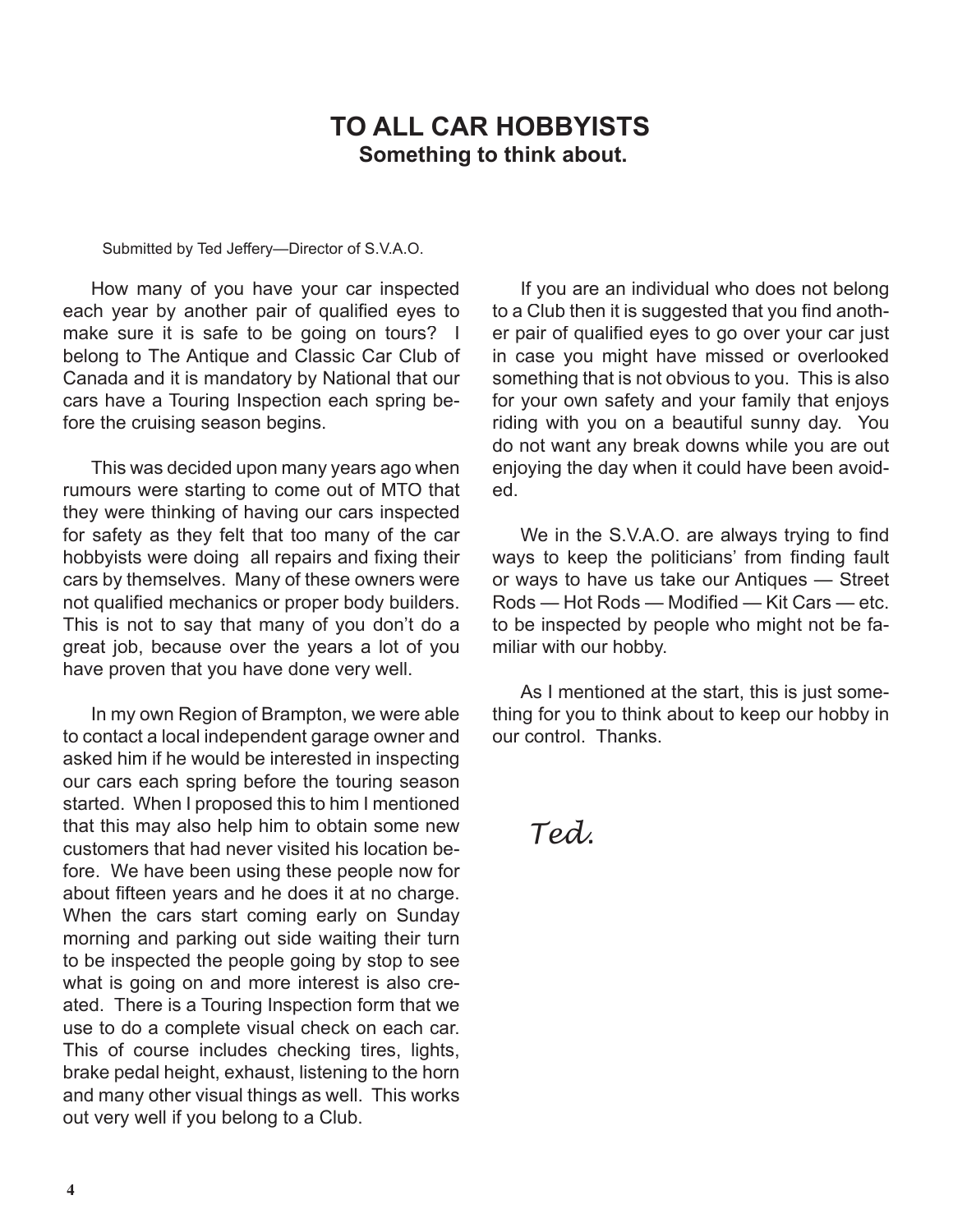# Historic Plates and the 400 Series **Highways**

One of those reoccurring statements which the SVAO has heard about over the years was that a vehicle using historic plates could not use the multilaned 400 series highways here in ON. For those of us who have such plated vehicles, this was something many of us had heard whispers about but really weren't sure of the truth. No one we knew had actually been stopped for this alleged problem, but many had heard about incidents. Once again, the SVAO could not track down any persons actually involved.

This past winter your executive contacted the Ministry of Transportation to find out their policy on this issue. At first there was some confusion on the issue, but in the end we came up with a reasonable interpretation of the regulations from the MTO.

Their contact sent the SVAO the following in regards to our question of what charges would be laid if using Historic Plates on the 400 series highways.

"This is a follow-up to your question during our discussion last week. We sought further legal clarification on the use of historic plates on highways and penalties for misuse. There should be no charges under any section if all of the regulatory requirements are met. "

Now this assumes that the vehicle involved is properly plated and meets the other restrictions for Historic plates. Just to refresh everyone's memories, here are the restrictions for such plates.

According to Regulation 628 of the Highway Traffic Act (HTA), "historic vehicle" means, despite the definition in subsection 7 (1.1) of the Act, a motor vehicle that,

(a) is at least 30 years old,

(b) is operated on a highway in parades, for purposes of exhibition, tours or similar functions organized by a properly constituted automobile club or for purposes of repair, testing or demonstration for sale,

(c) is substantially unchanged or unmodified from the original manufacturer's product, and

(d) does not have attached to it year-of-manufacture plates; ("véhicule ancien")

If a vehicle with historic plates is found to be operating outside of the purposes outlined in Regulation 628 (highlighted above), the normal charge in that scenario would be under Section 8 of the HTA (Driver motor vehicle, not in accordance with permit limitations)

## Permit limitations

8. (1) Where the fee prescribed by the regulations for a permit or validated permit for a motor vehicle is calculated with regard to specific limitations or restrictions on the use of a vehicle, the owner of the vehicle shall not drive or cause or permit the vehicle to be driven on a highway except in accordance with the limitations or restrictions. R.S.O. 1990, c. H.8, s. 8 (1).

## **Penalty**

(2) Every person who contravenes subsection (1) is guilty of an offence and on conviction is liable to a fine of not less than \$100 and not more than \$500. R.S.O. 1990, c. H.8, s. 8 (2).

The Specialty Vehicle Association of Ontario wishes to stress that all of our collector vehicles need to be properly plated. If someone chooses to improperly plate their vehicle, or use it in a manner outside the limitations of its plate, then they are setting themselves up for an expensive lesson by one of our law enforcers.

Regulation 628(c) is very clear that a vehicle must be basically unchanged or unmodified. All of us have listened to some "cruise night lawyers" trying to argue what constitutes unmodified, generally trying to convince themselves why their hot rods can run Historic Plates. The SVAO believes that each and every one of us knows exactly what it means - that the vehicle is basically as it was constructed at the factory, with factory like replacement parts replacing worn out parts as the need arises. Period accessories don't change things, but body modifications, different drivelines and suspensions sure do.

Enough said but our hobby needs to police itself. It is difficult to argue for more liberal licensing options when there are chronic abusers out there. If you can afford the car, do the hobby a favour and plate it properly.

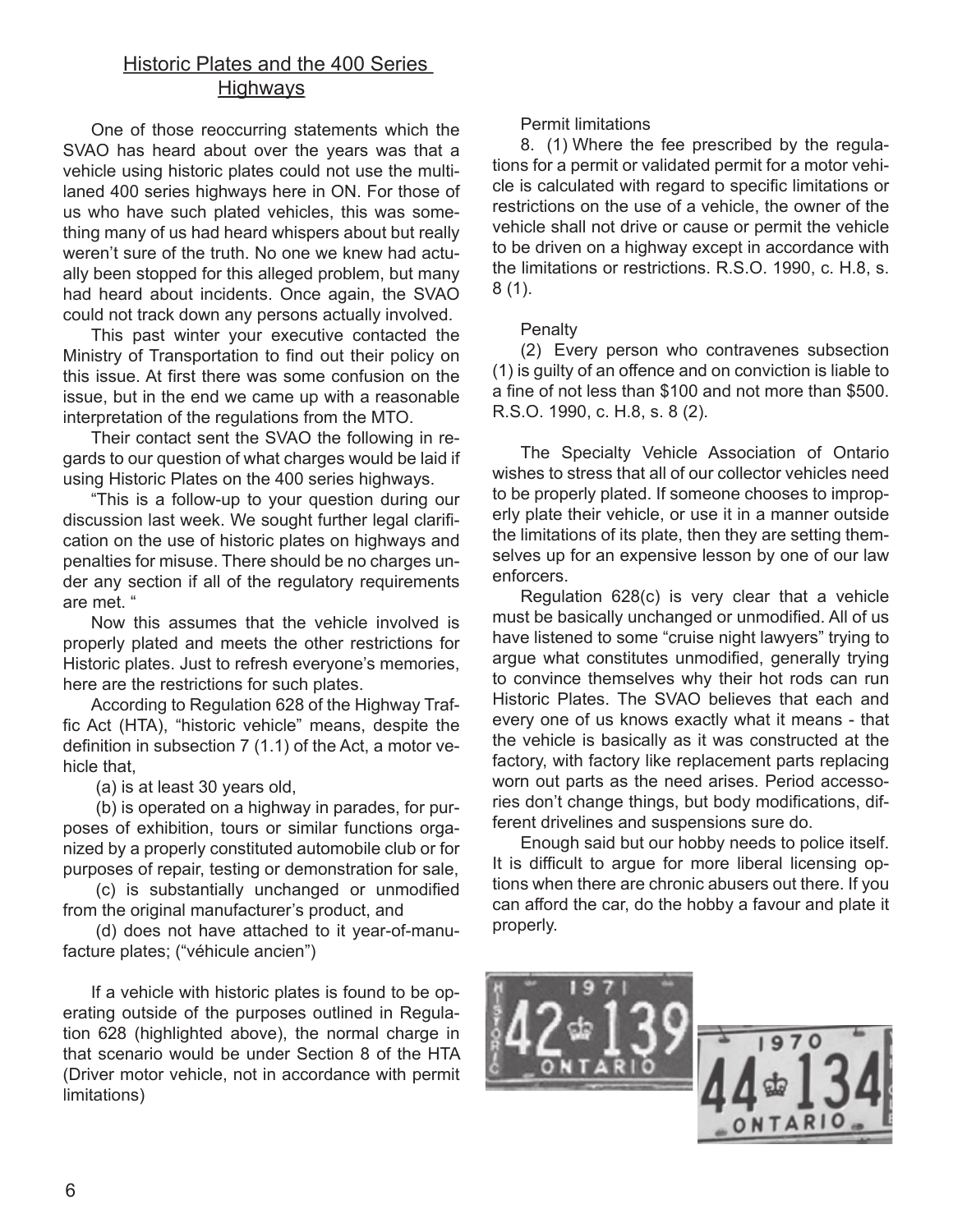## Collector Car Plates

Chris Whillans and I met recently with representatives from the Ontario Ministry of Transportation to discuss a number of member concerns including the plating of collector vehicles.

We have, in the past, conducted a number of meetings with MTO officials regarding the need for an updating of the licensing of collector vehicles in the province without much success. Times have changed since then, however, and it now seems an appropriate time to reopen the dialogue.

A growing number of North American jurisdictions have begun to celebrate role of automobile in the economic and social development of both countries. Recognition is also being made of our colleagues and for our role in preserving examples of automotive art and technology for the enjoyment, not only of our membership but of society at large.

Government proclamations designating July 11 as an annual "Collector Car Appreciation Day" are appearing in more provinces, states and even at the municipal level. In the US, the Michigan State Senate issued a resolution commemorating August 2014 as Automotive Heritage Month in the state. Maybe it is time that Ontario did the same?

We were informed by MTO personnel that there is much greater cooperation among the provincial and territorial transportation authorities now than in the past and a growing trend toward coordinating laws and regulations leading to a more homogeneous body of law across the country.

A sizable number of North American jurisdictions recognize the importance of our community with the issuance of Collector license plates. In fact, collector vehicles are licensed by some jurisdictions at no cost in recognition of their historical, educational and recreational value to the community at large. It is time for Ontario to follow suit.

Currently, there are only two viable alternatives in Ontario for the plating of specialty vehicles:

- $\Box$  Regular plates
- **Example 2** Historical plates (including Year of Manufacture plates)

While Year of Manufacture plates are considered by the province to be a separate entity from Historical plates, they should be treated as a subset of Historic plates.

Owner surveys in Canada and other countries have indicated that the average annual use of hobby vehicles is approximately four hundred miles or less

than six hundred and fifty kilometers. This number should be borne in mind in any discussions of the government's treatment of these vehicles and their owners (or, perhaps more appropriately, custodians)

## Regular Plates

Regular plates are one option for those wishing to use their older vehicles beyond the restricted usage allowed by Historic plate regulations. Regular plates allow unlimited use but are expensive. The cost of about twenty cents per mile of use is certainly excessive. However, it's not so much the cost as the principle in this case.

#### Historical Plates

There are currently in excess of 43,000 historically plated vehicles in Ontario. These vehicles represent a large part of the province's heritage and are functioning reminders of one of the primary economic engines in Ontario's evolution as the driving force and leader of Canada's socio-economic development.

While Historic plates are far too restrictive for those members of our community who desire even moderate use of their vehicles we advocate only minor changes to the Highway Traffic Act with regard to their use. The present usage constraints should remain substantially intact. The needs of those who desire a less restrictive plate can be solved by the introduction of a Collector plate. If the usage restrictions are rigidly enforced these vehicles cannot be used for regular transportation.

The vehicle eligibility age should be lowered to twenty-five years rather than the present thirty. This would bring Ontario into line with other Canadian jurisdictions and most of the international community. Currently, in the UK, any vehicle 25 years or older, road worthy and insured is licensed for free. We feel that a similar program in Ontario should be considered by MTO. A considerable amount of administrative costs could be eliminated.

The vehicle must be substantially unchanged from the original manufacturers' specifications. This is unchanged but perhaps could be modified to allow modifications made specifically for safety and/or environmental considerations.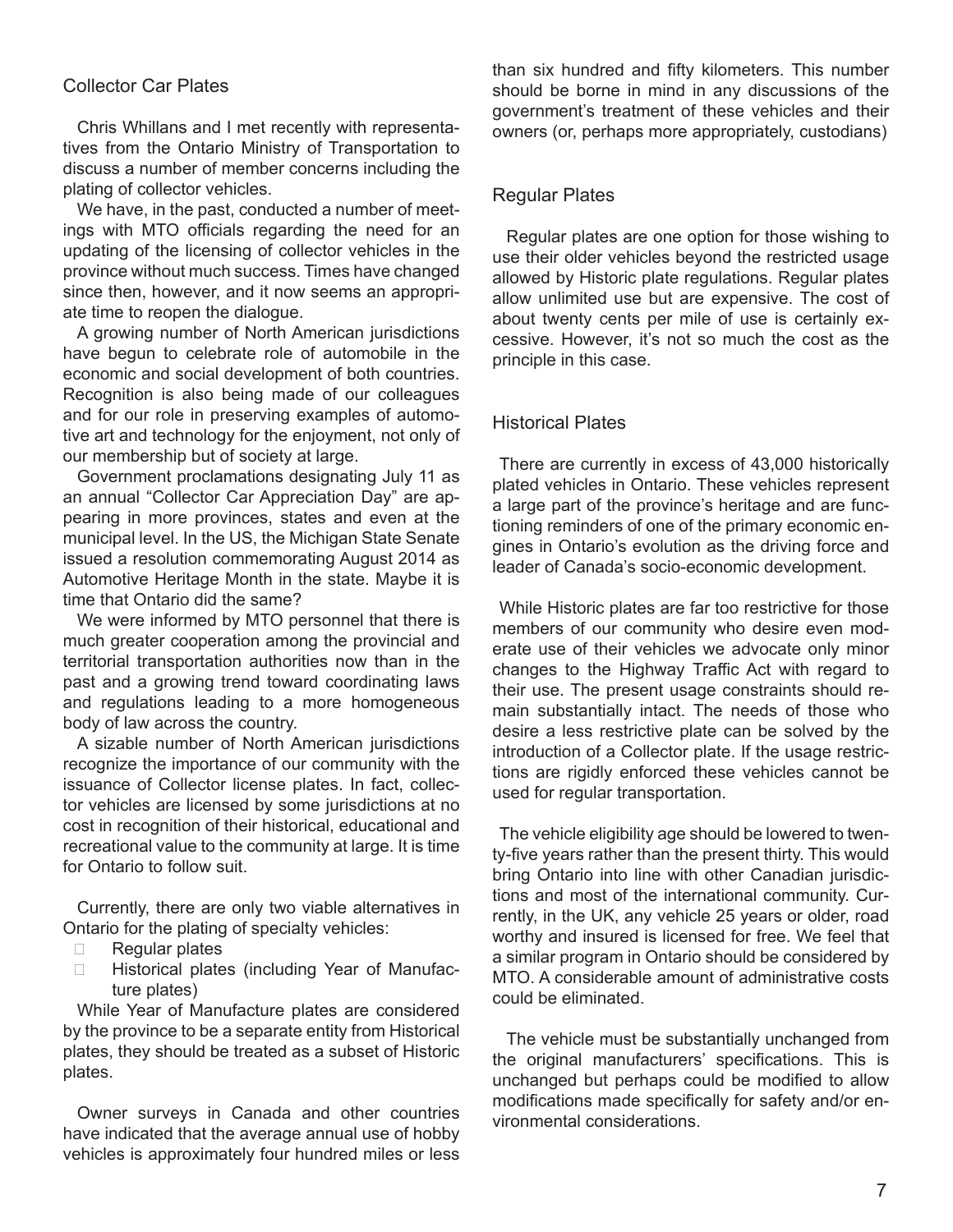The vehicle may be used on *all* public highways for exhibitions, tours or attending similar functions organized by properly constituted automobile clubs, *community groups* and for parades. This is in line with current regulations with a couple of additions.

No renewal of a Historic plate should be required. The license should be valid for as long as the vehicle exists and continues to be operated by the current owner as a "Historic" motor vehicle. This change would bring Ontario into line with other Canadian jurisdictions and the international community.

The regulations limiting the use of Historic plates and the vehicles to which they are issued should be strictly enforced. There is a need for some alternative MTO enforcement method besides using the local police forces. SVAO continues to urge its member clubs to ensure that all abuse of historical plates be stopped.

The SVAO has been informed that older vehicles are being improperly plated at some licensing centres due to the misinterpretation of the Historic qualifications by licensing staff. The SVAO has and will continue to encourage the MTO to regularly send reminders to its licensing staff that the age of a vehicle does not of itself qualify that vehicle a Historic plate. This has been done in the past after the SVAO requested it. Perhaps the issuers should be asked to read the restrictions to the applicant and get assurances that the vehicle qualifies before issuing the plate?

## Year of Manufacture Plates

As YOM plates are, in fact, a subset of Historic plates the regulations for their use should be modified to reflect this fact.

# Collector Plates

A number of years ago the province of British Columbia, in keeping with the actions of a growing number of jurisdictions in North America, instituted a Collector license plate. These were originally for use only on older stock vehicles but the program has since been expanded to encompass modified and customized vehicles. We feel that the time has come for Ontario to follow this lead.

A number of arguments can be presented to support the case for a collector plate program in Ontario.

- The precedent for a collector plate exists in BC and a number of other North American jurisdictions.

- It would be less expensive for the average collector who, contrary to popular opinion, is not independently wealthy.

- It could be structured to require less work on the ministry's behalf and, therefore, reduce ministerial costs.

- It would provide a medium for tracking collector vehicles and would give them a bit higher profile in the community at large.

- It is a small price to pay for the maintenance of Ontario's heritage, particularly in view of the vast impact of the automotive industry on our economy.

In the past it seemed as if MTO officials would be willing to look more favourably on our request if it were part of a national standardization of provincial and territorial statutes and regulations. We were put in contact with the Canadian Council of Motor Vehicle Administrators and a presentation was made to the national body but there did not seem to be any movement toward standardization. At our last meeting with MTO, however, we were informed that there is a steadily growing involvement with the other provinces through the CCMVA.

We suggest the following pattern as a starting point in the establishment of an Ontario Collector plate. They reflect our research into the regulations of other provinces and states and are skewed toward the BC model as it incorporates considerable input from the collector car community and reflects the Canadian values and norms.

- A "stock" and "modified" Collector plate would be offered.

- Annual stickers should cost 20% of that of a regular plate.

- The age restriction on the issuing of these plates should be 25 years and match those for Historic plates.

- An original Ontario license plate of the vehicle's year of manufacture may be registered to the vehicle and used in lieu of a Specialty Vehicle Plate.

# Collector Plate (Stock - Unmodified)

- Must be 25 years or older.

- Is maintained or restored to a condition that conforms to the original manufacturer's specifications and may have period accessories.

- Is used solely for pleasure purposes and is not for travel to and from work or school.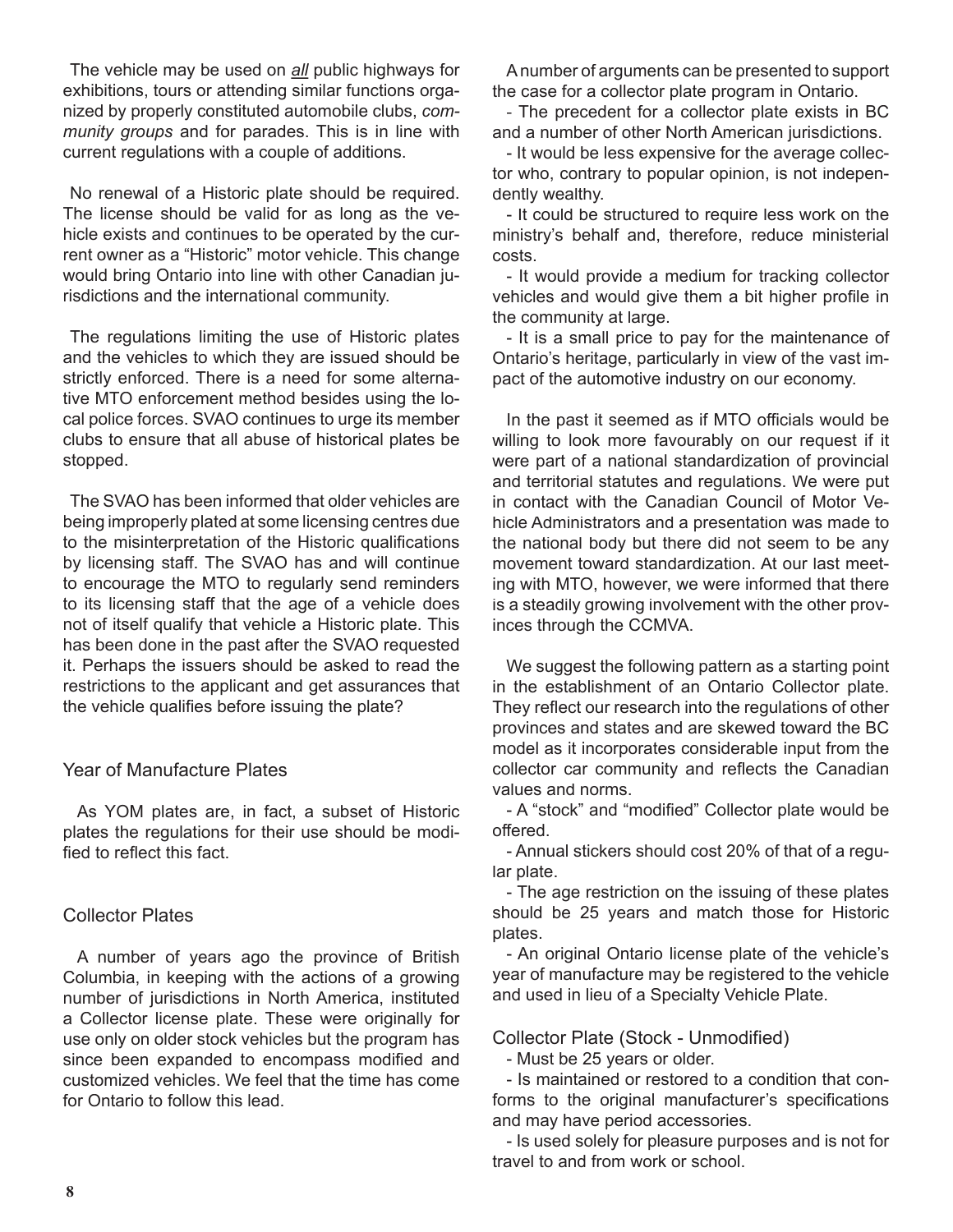- A commercial vehicle may carry a load for purposes of a parade or exhibition if the carrying of the load is not for gain.

- May be driven 24 hours.

Collector Plate (Modified)

- Must be 25 years or older.

- Modifications are allowed.

- Must have the shell of a body, coach or cab from an original manufactured motor vehicle - aftermarket fiberglass, composite, or steel bodies aren't acceptable.

- Is used solely for pleasure purposes and is not for travel to and from work or school.

- A commercial vehicle may carry a load for purposes of a parade or exhibition if the carrying of the load is not for gain.

- May be driven 24 hours.

We strongly recommend that, with modifications to suit the Ontario community, our province adopt the BC model for Collector plates. There are a number of reasons for this finding. The BC transport ministry has hands on experience with the Collector plated vehicle population and could provide MTO with advice and guidance. ICBC has a history with the Collector plated population and this data could serve Ontario insurance companies in assessing premium rates.

MTO previously proposed our use of a graphic plate (much the same as that purchased by Maple Leaf and Blue Jay fans) and a regular price renewal sticker. This was an interesting concept but increased rather than decreased the operating costs of a collector vehicle.

*Your comments and input are welcome and are, in fact, requested in this matter (quest?). E-mail is the preferred format and we can be reached at svao@rogers.com.*

*Bruce Stewart, SVAO Vice- chairman Licensing in British Columbia*

There are currently three available options in British Columbia for the licensing of collector vehicles:

- 1. Regular plate for daily driving.
- 2. Vintage plate corresponds to our Historic plate – 30 years or older.
- 3. Collector plate
	- a) Stock.
	- b) Modified.

BC has no provision for the use of year of manufacture plates.

Vintage Plate

- Must be 30 years or older

- Maintained as nearly as possible with original component parts.

- May be operated as a collector's item for transportation to or from and for use in exhibitions, club activities, parades and other like functions but not for general transportation purposes.

- May be driven to and from a garage or service station for servicing and repairs.

- May be driven for presentation of the vehicle at an approved motor vehicle inspection station.

- Vehicles with limited lighting (i.e. pre - 1915) may only be operated between 1/2 hour before sunrise and 1/2 hour after sunset. If vehicle lighting conforms to the BC Motor Vehicle Act a Vintage plated Vehicle maybe driven day or night.

- No renewal of license plate is required; the plate stays with the vehicle and is valid for as long as the vehicle exists and continues to be operated as an antique motor vehicle. The license must be renewed each year

# Collector Plates

Collector Plate (Stock - Unmodified)

- Must be 25 years or older and considered by the Insurance Corporation of BC to be of collectible value or:

- Must be 15 years old and because of discontinued production or limited availability is considered by the Insurance Corporation of BC to be of collectible value.

- Is maintained or restored to a condition that conforms to the original manufacturer's specifications and may have period accessories. – There is a prescribed list which is fairly flexible.

- Is used solely for pleasure purposes and is not for travel to and from work or school.

- A truck may carry a load for purposes of a parade or exhibition if the carrying of the load is not for gain.

- Plate is issued to the owner rather than the vehicle and is not transferable.

- May not be used for work or school

- May be driven 24 hours.

# Collector Plate (Modified)

- Must be 1958 and older—(hopefully this is being changed as of 2016—or 2017).

- Period modifications are allowed as prescribed by the province - there is a prescribed list which is fairly flexible..